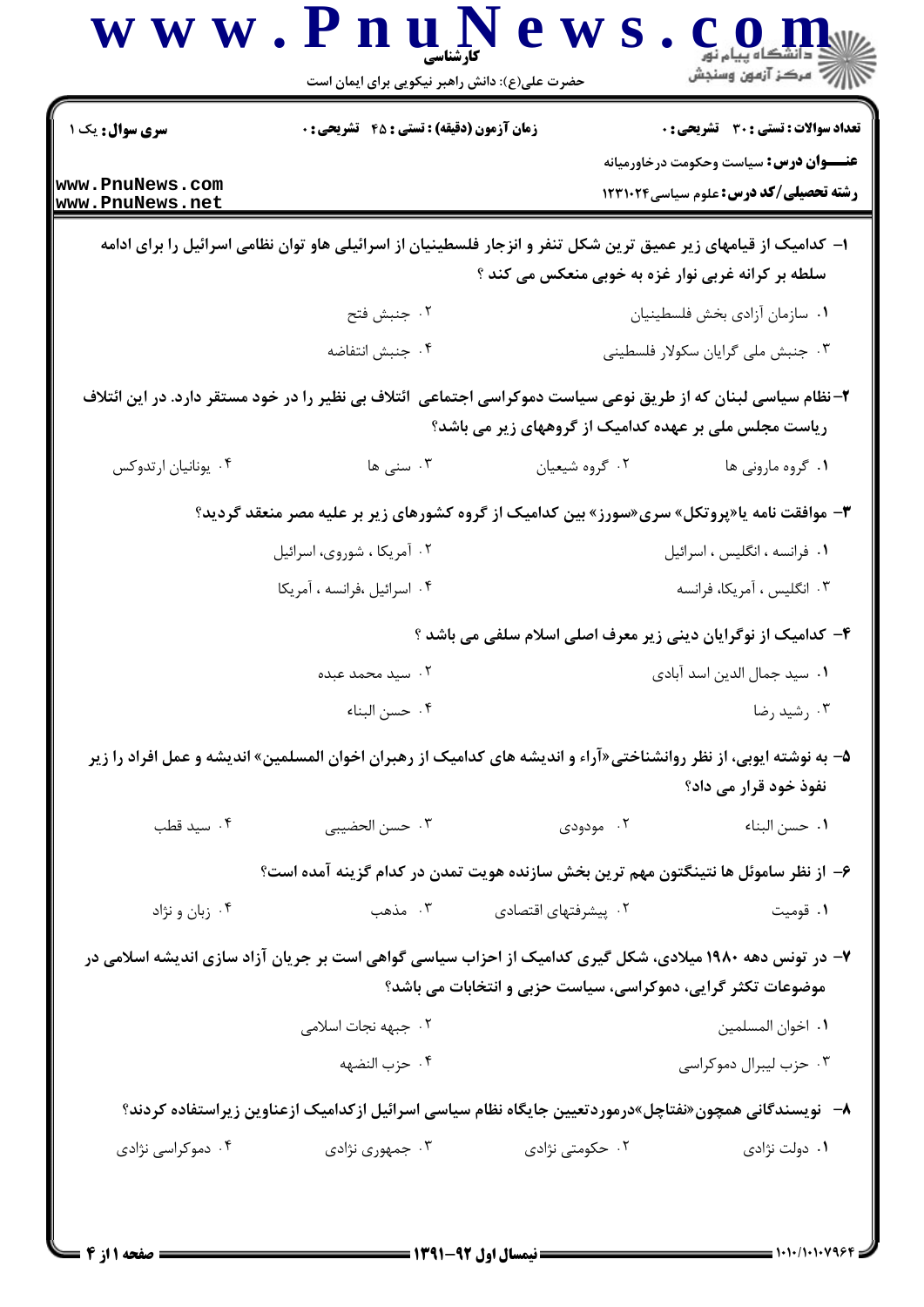| <b>سری سوال :</b> ۱ یک             | زمان آزمون (دقیقه) : تستی : 45 آتشریحی : 0                                                                       |                                                                              | تعداد سوالات : تستي : 30 ٪ تشريحي : 0                                                           |
|------------------------------------|------------------------------------------------------------------------------------------------------------------|------------------------------------------------------------------------------|-------------------------------------------------------------------------------------------------|
| www.PnuNews.com<br>www.PnuNews.net |                                                                                                                  |                                                                              | <b>عنــــوان درس:</b> سیاست وحکومت درخاورمیانه<br><b>رشته تحصیلی/کد درس:</b> علوم سیاسی ۱۲۳۱۰۲۴ |
|                                    | ۹- رئیس جمهور اسرائیل که عمدتاً نقش نمادین داشته، چگونه و برای چه مدتی انتخاب می شود؟                            |                                                                              |                                                                                                 |
|                                    | ۰۲ ۴ سال توسط رای مستقیم مردم                                                                                    |                                                                              | ۰۱ ۵ سال توسط اعضای پارلمان«کنست»                                                               |
|                                    | ۰۴ ه سال توسط رای مستقیم مردم                                                                                    |                                                                              | ۴۰۳ سال توسط اعضای پارلمان«کنست»                                                                |
|                                    | ۱۰– در کدامیک از کشورهای خاورمیانه کسب اجازه فعالیت زنان در خارج از منزل در نتیجه کمبود نیروی انسانی ناشی از جنگ |                                                                              | بود؟                                                                                            |
| ۰۴ سوریه                           | ۰۳ عراق                                                                                                          | ۰۲ مصر                                                                       | ٠١. الجزاير                                                                                     |
|                                    | 1۱– در کدامیک از کشورهای خاورمیانه تعارض فراوانی بین مواضع اصیل اسلامی درباره زنان و سیاست های اعمال شده در این  |                                                                              |                                                                                                 |
|                                    |                                                                                                                  |                                                                              | مورد، از طرف دولت وجود دارد؟                                                                    |
| ۰۴ فلسطین                          | ۰۳ تونس                                                                                                          | ۰۲ عربستان سعودي                                                             | ۰۱ سوریه                                                                                        |
|                                    | ۱۲– از نظر اندرسون نمونه بارز هویت قومی در قالب اعتقادات و تصورات فردی که از آن به عنوان «اجتماعات خیالی» یاد می |                                                                              | شود. در کدام گزینه بیان شده است؟                                                                |
| ۰۴ اسرائيل                         | ۰۳ فلسطین                                                                                                        | ۰۲ عراق                                                                      | ۰۱ لبنان                                                                                        |
|                                    | ۱۳-فرانسویان در لبنان با جلب نظر کدامیک از اقلیت های زیر سعی می کردند از آنها به عنوان سلاحی علیه جنبش ملی گرایی |                                                                              | سوريه استفاده كنند؟                                                                             |
| ۰۴ قبطی ها                         | ۰۳ سنی ها                                                                                                        | ۰۲ دروزی ها                                                                  | ۰۱ مارونی ها                                                                                    |
|                                    | ۱۴–  به نوشته «وان برونیسن»جنبش ملی کدامیک از اقلیت های منطقه خاورمیانه ماهیتاً  واپساگراست؟                     |                                                                              |                                                                                                 |
| ۰۴ اقلیت اعراب مسیحی               | ۰۳ اقلیت ارمنی ها                                                                                                | ۰۲ اقلیت مارونی ها                                                           | ۰۱ اقلیت کردها                                                                                  |
|                                    |                                                                                                                  | ۱۵– مهمترین عامل تمایز اقلیت های کشور سوریه در کدام گزینه بهتر بیان شده است؟ |                                                                                                 |
| ۰۴ مذهب                            | ۰۳ سرزمین                                                                                                        | ۰۲ زبان                                                                      | ۰۱ نژاد                                                                                         |
|                                    | ۱۶– ساموئل هانتینگتون کدام روش را «برای سرنگون کردن نظامهای اقتدار گرا و رسیدن به جامعه دموکراتیک در منطقه       |                                                                              | خاورمیانه» تجویز می کند؟                                                                        |
| ۰۴ انقلاب ساختاري                  | ۰۳ انقلاب سیاسی                                                                                                  | ۰۲ انقلاب مذهبی                                                              | ۰۱ انقلاب صنعت <u>ی</u>                                                                         |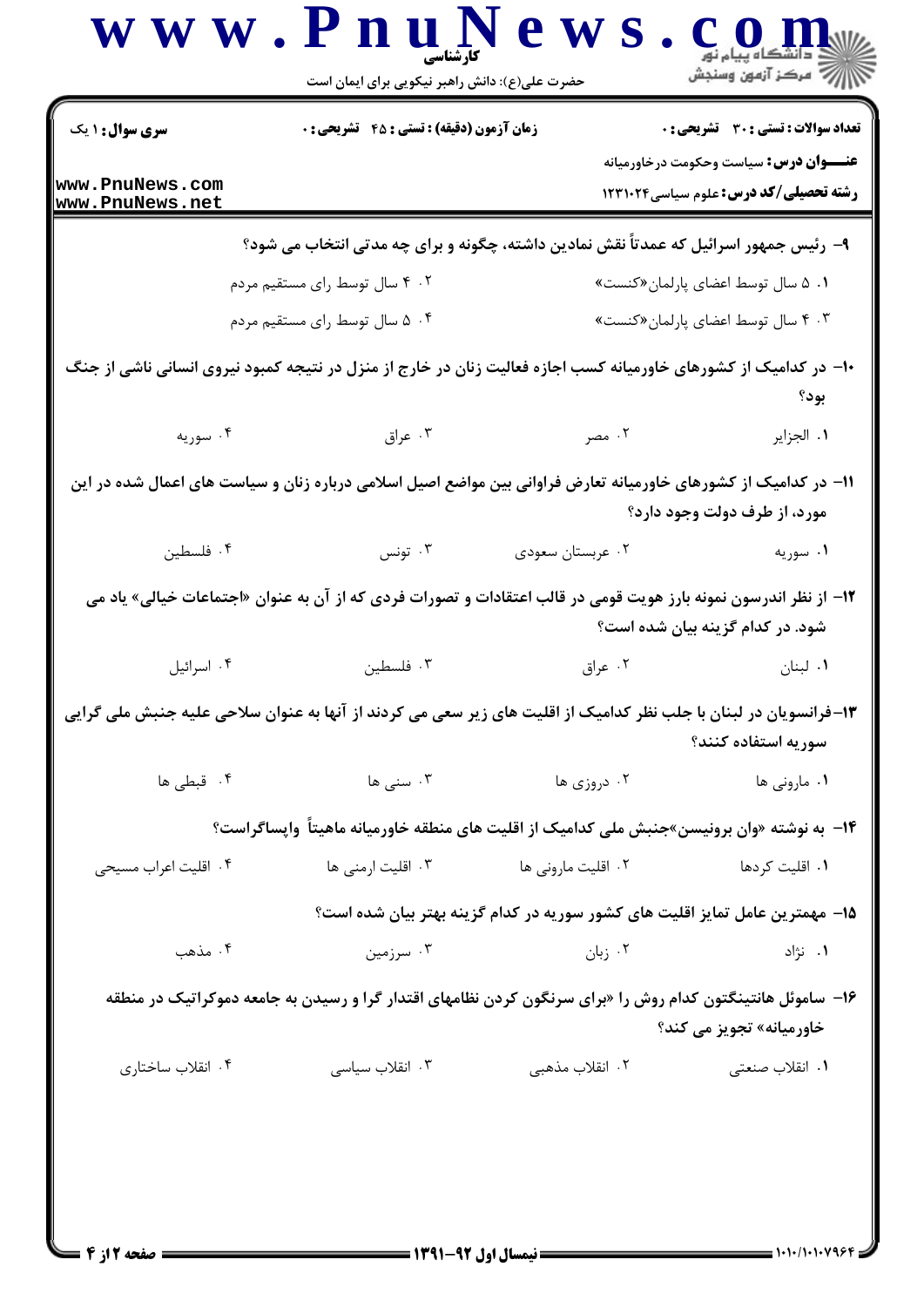| <b>سری سوال :</b> ۱ یک             | زمان آزمون (دقیقه) : تستی : 45 آتشریحی : 0                                                                  |                           | <b>تعداد سوالات : تستی : 30 ٪ تشریحی : 0</b>                                                     |
|------------------------------------|-------------------------------------------------------------------------------------------------------------|---------------------------|--------------------------------------------------------------------------------------------------|
| www.PnuNews.com<br>www.PnuNews.net |                                                                                                             |                           | <b>عنــــوان درس :</b> سیاست وحکومت درخاورمیانه<br><b>رشته تحصیلی/کد درس:</b> علوم سیاسی ۱۲۳۱۰۲۴ |
|                                    | ۱۷– کدامیک از موارد زیر در منطقه خاورمیانه ابزار هویت بخش محسوب شده و حدود و مرزهای شخصیتی افراد منطقه را   |                           | مشخص می کند؟                                                                                     |
|                                    | ۲. برچسب های مذ هبی                                                                                         |                           | ۰۱ ثروت حاصل از درآمدهای نفتی                                                                    |
|                                    | ۰۴ ارتباط با کشورهای غربی                                                                                   |                           | ۰۳ هویت های زبانی و گویش                                                                         |
|                                    | ۱۸– از دیدگاه کدامیک از افراد زیر«شرق شناسی» ادوارد سعید متاثر از دیدگاههای ضد غربی و جهان سومی اش می باشد؟ |                           |                                                                                                  |
| ۰۴ توردف                           | ۰۳ برنارد لوئيس                                                                                             | ۰۲ فردهالید               | ۰۱ ارنست گلنر                                                                                    |
|                                    | ۱۹- فرآیند ملت سازی در منطقه خاورمیانه با نادیده گرفتن کدامیک از مفاهیم زیر همراه بوده است؟                 |                           |                                                                                                  |
|                                    | ۰۲ مفهوم ملت- دولت                                                                                          |                           | ۰۱ مفهوم شهروندی                                                                                 |
|                                    | ۰۴ مفهوم جهانی شدن                                                                                          |                           | ۰۳ مفهوم قومیت و فرقه گرایی                                                                      |
|                                    | <b>۲۰</b> - راجر اوئن کدامیک از کشورهای خاورمیانه را با عنوان «جماهیر»بررسی کرده است؟                       |                           |                                                                                                  |
| ۰۴ لیبی                            | ۰۳ امارات متحده عربی                                                                                        | ۰۲ ترکیه                  | ۰۱ سوریه                                                                                         |
|                                    | ا۲−   کنترل جدی سیاسی واقتصادی اروپائیان برمنطقه خاورمیانه دردهه۱۸۸۰میلادی با اشغال کدامیک از کشور زیرشروع  |                           | شد؟                                                                                              |
| ۰۴ عمان                            | ۰۳ عراق                                                                                                     | ٠٢ عربستان                | ۰۱ مصر                                                                                           |
|                                    | ۲۲- در طول جنگ جهانی اول، کدامیک از کنترل های سیاسی خارجی بر منطقه خاورمیانه آفریده شوم جامعه ملل محسوب می  |                           | گر دد؟                                                                                           |
| ۰۴ مناطق تحت نفوذ                  | ۰۳ قیمومیت ها                                                                                               | ۰۲ مستعمرات               | ٠١. تحت الحمايكي ها                                                                              |
|                                    | <b>۲۳</b> - کدامیک از موارد زیر امر دولت سازی را در کشور های جدید عربی با مشکل مواجهه می ساخت؟              |                           |                                                                                                  |
|                                    | ۰۲ شيوخ قبيله                                                                                               | ۰۱ دیوان سالاری دولت جدید |                                                                                                  |
|                                    | ۰۴ نیروهای نظامی دولت جدید                                                                                  |                           | ۰۳ استعمارگران                                                                                   |
|                                    | ۲۴– اولین بارتمایل به خود مختاری واستقلال درمصر درقالب کدامیک ازجنبشها واحزاب سیاسی زیرظاهر گردید؟          |                           |                                                                                                  |
|                                    | ۰۲ جنبش افسران آزاد                                                                                         |                           | ٠١. جنبش اخوان المسلمين                                                                          |
|                                    | ۰۴ حزب وَفد                                                                                                 |                           | ۰۳ کودتای جمال عبد الناصر                                                                        |